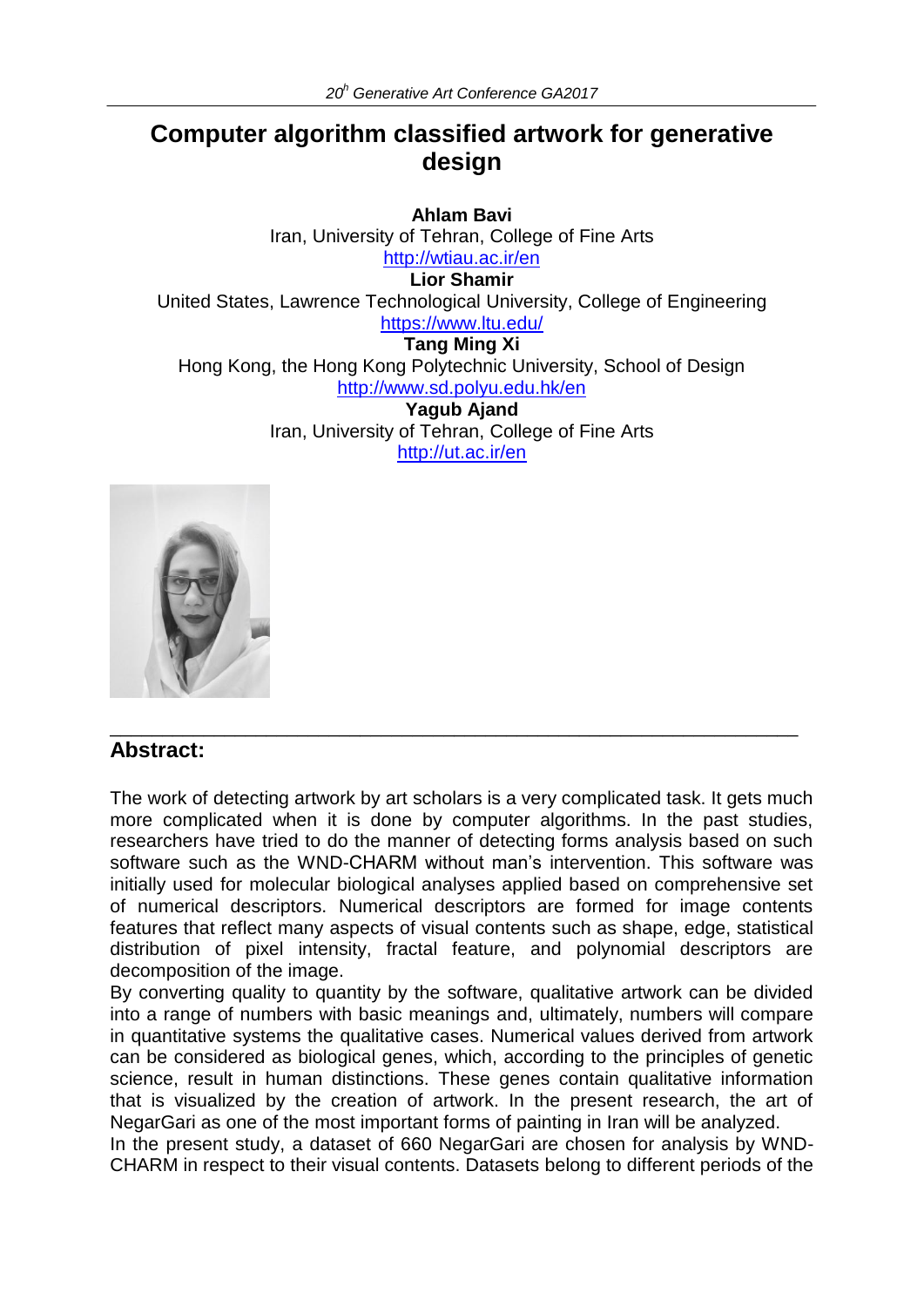Persian Islamic dynasties. Three experiments were designed for this study to automatically determine similarities in images. Thereafter, data were converted to codes to be comparable with each other by computer. Finally, the classification of artworks was done by computer based on the resultant similarities. Moreover, the similarity exploration was done in respect to different art schools, genre of painting, and painters. Experimental results showed that automatic computer analysis can group painters by their artistic movements, and provide a map of similarities and influential links that is largely in agreement with the analysis of art historians. These results demonstrated that machine vision and algorithms are able to mimic complex cognitive tasks of the human perception of visual art, and can be used to measure and quantify visual similarities between paintings, painters, and schools of art.

The research has shown that the algorithm analysis is able to translate the qualitative artworks to quantitative ones. The Generative art is based on algorithmic principles so in the future of this kind of research, we can achieve of a new kind of generative art derived from artwork. So that by these numerical values we can find the artworks belonging to a same family but distinguished from the previous works of art.

The effort made in this study does not mean that human intervention is completely eliminated but in the first stage, i.e. the selection of works of art, this intervention prevails. The purpose of this research is to examine the computer's ability to recognize artwork and finding out how algorithms automatically determine paintings similarities and classified them based on their similarity that is broadly in agreement of art historians.

The 3 experiments were designed for this study to find the similarities between paintings of different Persian Islamic dynasties and determine similarity of their artistic style; also computer will find the similarities between the different art schools, genres of painting and painters. In the following section, we will describe the dataset, the method of images analysis and at the end; the graphs will demonstrate the results of experiments.

## **Image dataset**

The Muslim conquest of Persia, also known as the Arab conquest of Iran, led to the end of the Sasanian Empire. The Muslims took over the provinces of Persia one by one and eventually conquered the whole Empire.[1]

One of the visual cultural heritages is painting that changed through the ages. The religious view of Muslim has had a strong impact on Persian painting that called NegarGari<sup>ii</sup>, it is extremely difficult to study the early Islamic NegarGari in Iran, and the main two problems are: [13]

- 1. the figurative painting was forbidden in Islamic manner therefor NegarGari was not popular in society and was merely used for designed books in small sizeiii
- 2. the other one is not accessible images for early period because most of them are damaged

Meanwhile, for this study only a few Persian Islamic dynasties were chosen because of the most existence images such as Umayyad Dynasty, Abbasid Dynasty, Seljuq Dynasty, Mongol Dynasty, Timurid Dynasty, Safavid Dynasty, Afsharid-Zand dynasty, Qajar Dynasty and Pahlavi Dynasty. [1]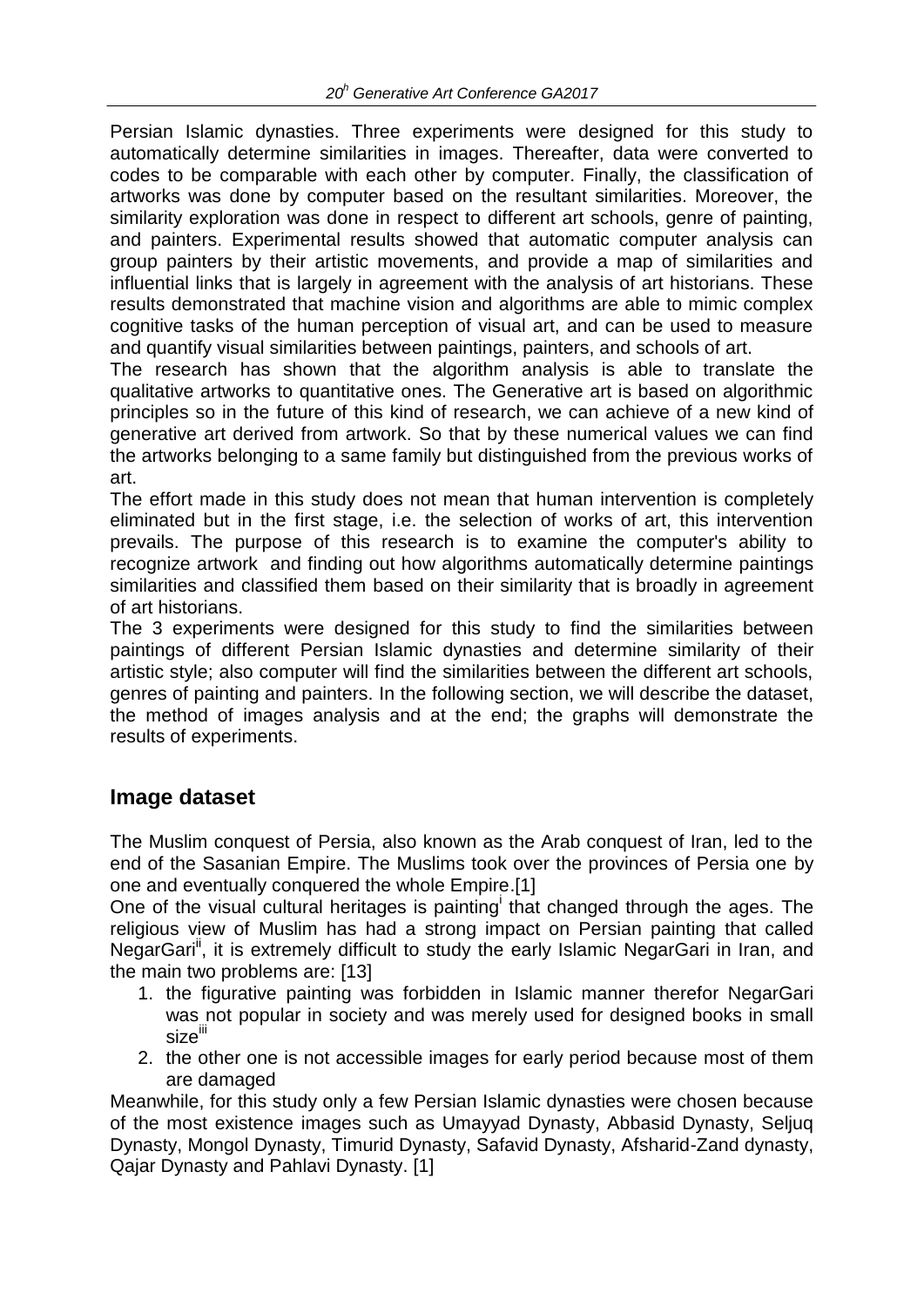In previous study<sup>iv</sup> the source of the images were from various on-line sources using basic internet queries, to ensure that the computer analysis will be based on the visual content, if the sources been the same, some artifact and source-specific features might be effected the computer analysis.

The online source of NegarGari are little and the most of them are valuable non accessible antique artwork and have been kept in personal collection or galleries, for this reason we tried to use other sources like photography images and scanned files. We tried not to use all the images for one collection from one sources, because if all collection of one Dynasty were from online web site and the collection of other Dynasty was from the scanned file, the similarities of the source can lead to severely biased results we tried to all the images being in their original condition preserving the original aspect ratio. $<sup>v</sup>$ </sup>

For computer analysis, all the images must be in normalized size, for analyzing the western European paintings all dataset was normalized to  $640,000$  pixels,  $MAS$ previously mentioned, Persian's NegarGari are smaller than western European paintings therefor all dataset normalized to 1024\*876 almost about 800.000 pixels.[5]

It was expected that uses the sampling method to make the analysis more meaningful for comparing similarities<sup>vii</sup> and for each experiment the specific number of images used but about the less number of Persian's NegarGari and the unknown ones in this paper we use censes instead of sampling method, at least the dataset includes 660 NegarGari representing 61 known painters chosen. By senses in each run the number of images that randomly selected to determine the Fisher discriminant scores of the features was different, and the number of repeated experiment was different too.

### **Image analysis method**

The image analysis method is based on the WND-CHARM scheme [7], which was originally developed for biomedical image analysis [3]. The CHARM [8-9] set of numerical image content descriptors is a comprehensive set of 4027 features that reflect very many aspects of the visual content such as shapes (Euler number, Otsu binary object statistics), textures (Haralick, Tamura), edges (Prewitt gradient statistics), colours [6], statistical distribution of the pixel intensities (Multiscale histograms, first four moments), fractal features [13], and polynomial decomposition of the image (Chebyshev statistics). These content descriptors are described more thoroughly in [7-8-9-10]. This scheme of numerical image content descriptors was originally developed of complex morphological analysis of biomedical imaging, but was also found useful for the analysis of visual art [10-13].

An important feature of the set of numerical image content descriptors is that the colour descriptors are based on a first step of classifying each pixel into one of 10 colour classes based on a fuzzy logic model that mimics the human intuition of colours [6]. This transformation to basic colour classes ensures that further analysis of the colour information is not sensitive to specific pigments that were not available to some of the classical painters in the dataset, or to the condition and restoration of some of the older paintings used in this study.

Once numerical image content descriptors are computed, each feature is assigned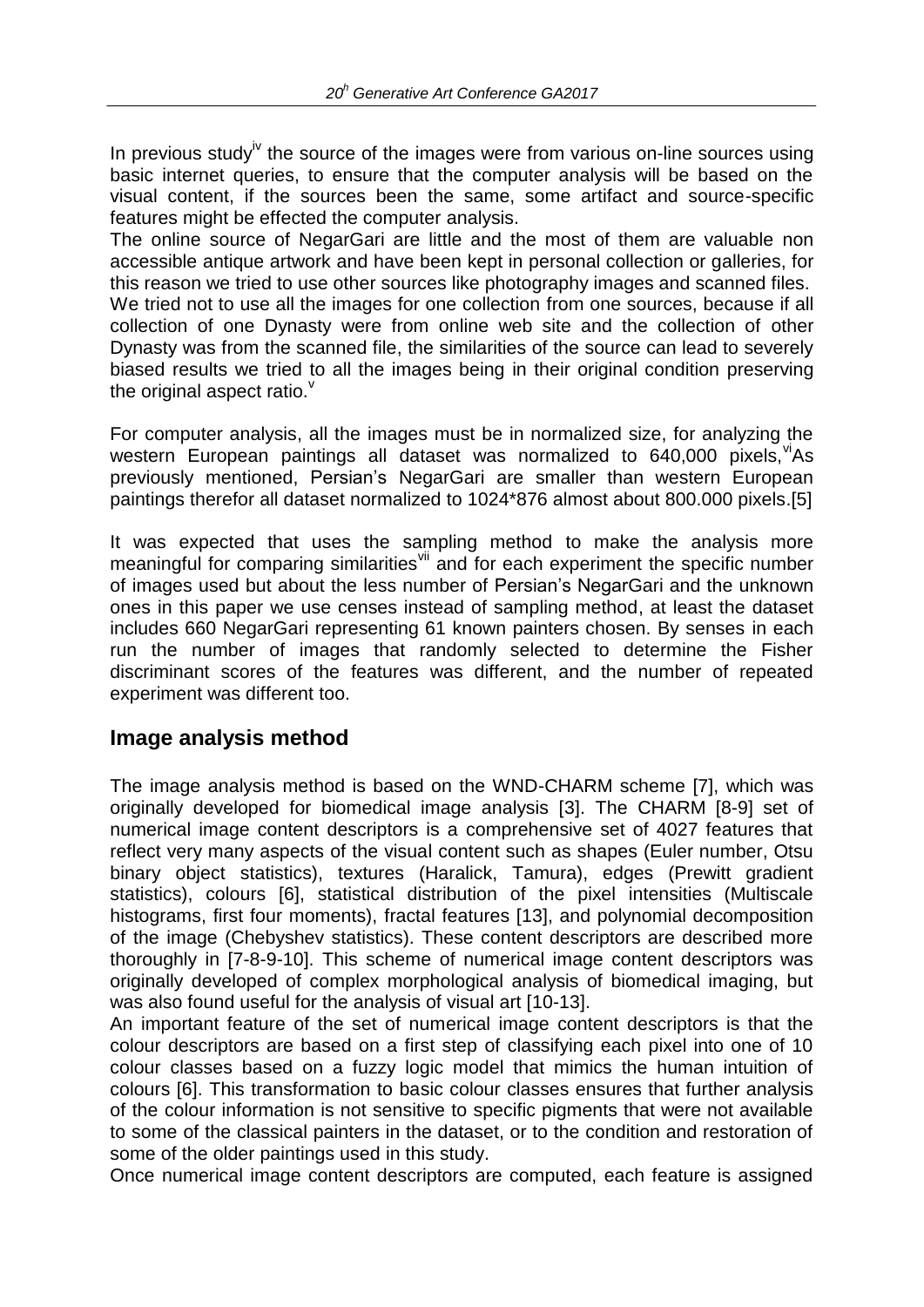with a Fisher discriminant score, as defined by Equation 1 where Wf is the weight assigned to the feature f, Tf is the mean of the values of feature f in the entire dataset, Tf,c is the mean of the values of feature f in the class c, and f,c is the variance of feature f in the images of class c. Fisher discriminant scores can be conceptualized by the variance of the values of a certain feature across the image dataset, divided by the mean of the variances of that feature within the classes.

Then, the image features are ranked by their Fisher discriminant scores, and the 50% of the image features with the lower Fisher scores are rejected. The distance dI,P between each image I to each painter P is then measured by using Weighted Nearest Distance method, with the Fisher scores used as weights [8] as defined by Equation.[2]

## **Experiments results**

WND-CHARM method was used for computer analysis of the Persian NegarGari. 5 experiments were designed to find the similarities of Muslim Iranian dynasties, art schools, painters and the similarities of painters by Portrait genre and the phylogenies generated for Muslim Iranian dynasties and the art schools are shown in Figures 1 to 5, respectively Portrait genre and the number of human figures in Figure 6 to 10.

Experiment 1 was designed to find the similarity of Muslim Iranian dynasties, the dataset of 651 images was participate in experiment and the figure 1 shows, the phylogeny reflecting the result. This experiment was done once and the number of training images was 25 for each dynasty. In this experiment, only the certain numbers of dynasties that have at least 25 paintings participate in experiment and the other dynasties did not shown in phylogeny because of the less number of their painting like Umayyad- Dynasty and Seljuq-Dynasty. As the figure shows, dynasties from early time are placed in the upper part of the phylogeny, while dynasties from late time are clustered in the lower part. It is noticeable that the computer was able to correctly cluster dynasties that belong in the same century, and placed these clusters on the graph in a fashion that is largely in agreement with the analysis of historians.



In experiment 2 the metadata is art school and the dataset of 660 images from 18 art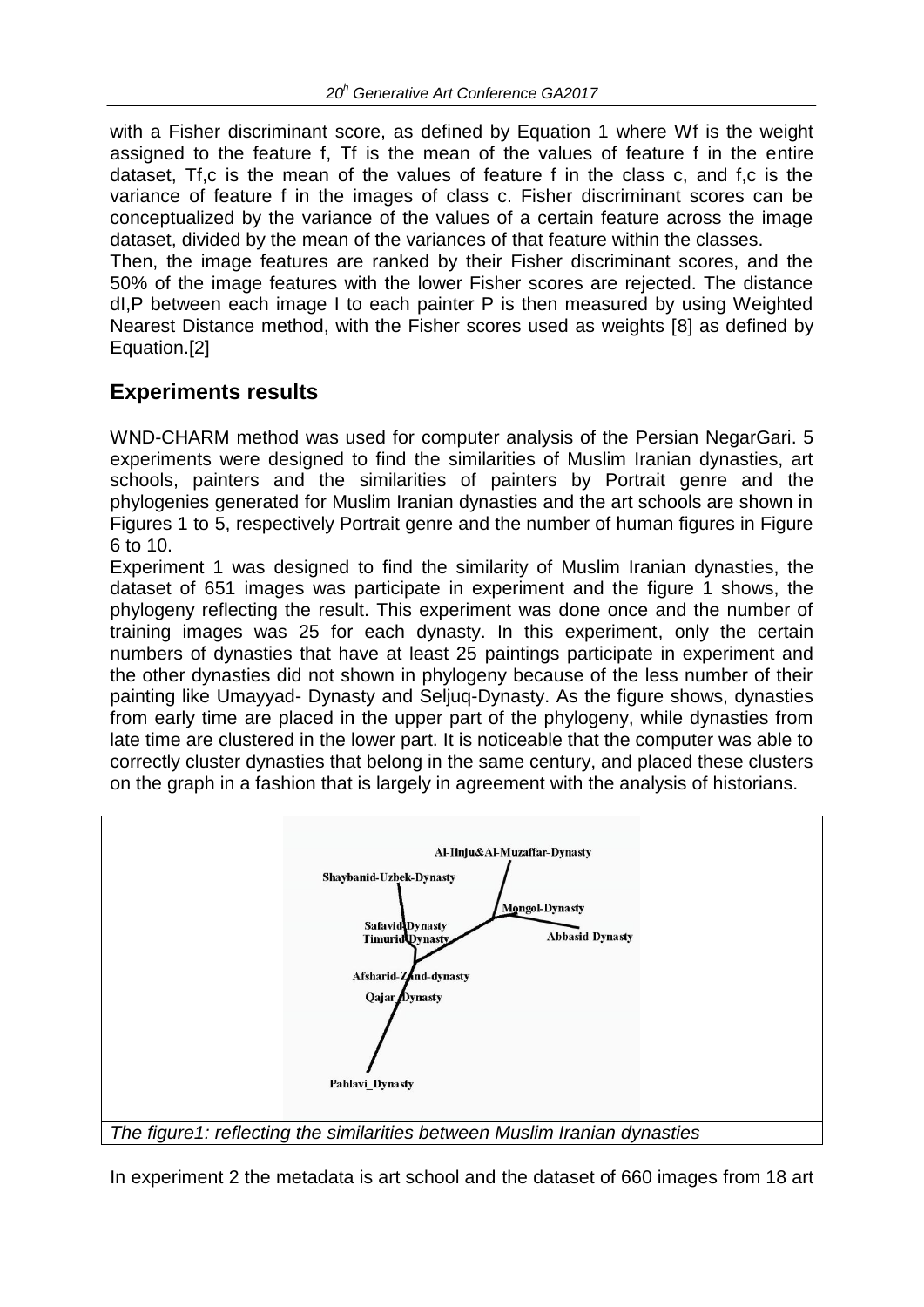schools was participate in experiment, this experiment repeated 4 times with different training images and featured used. First of all 22 images was used for training and the% of feature was 0, in second experiment number of training image was the same but the 15% of feature was used, in the third one number of feature was the same but 35 images was used for training and in the last experiment, number of training image was the same but the 30% of feature was used. Figure 2 to 6 shows, the phylogeny that reflecting similarity of art schools.



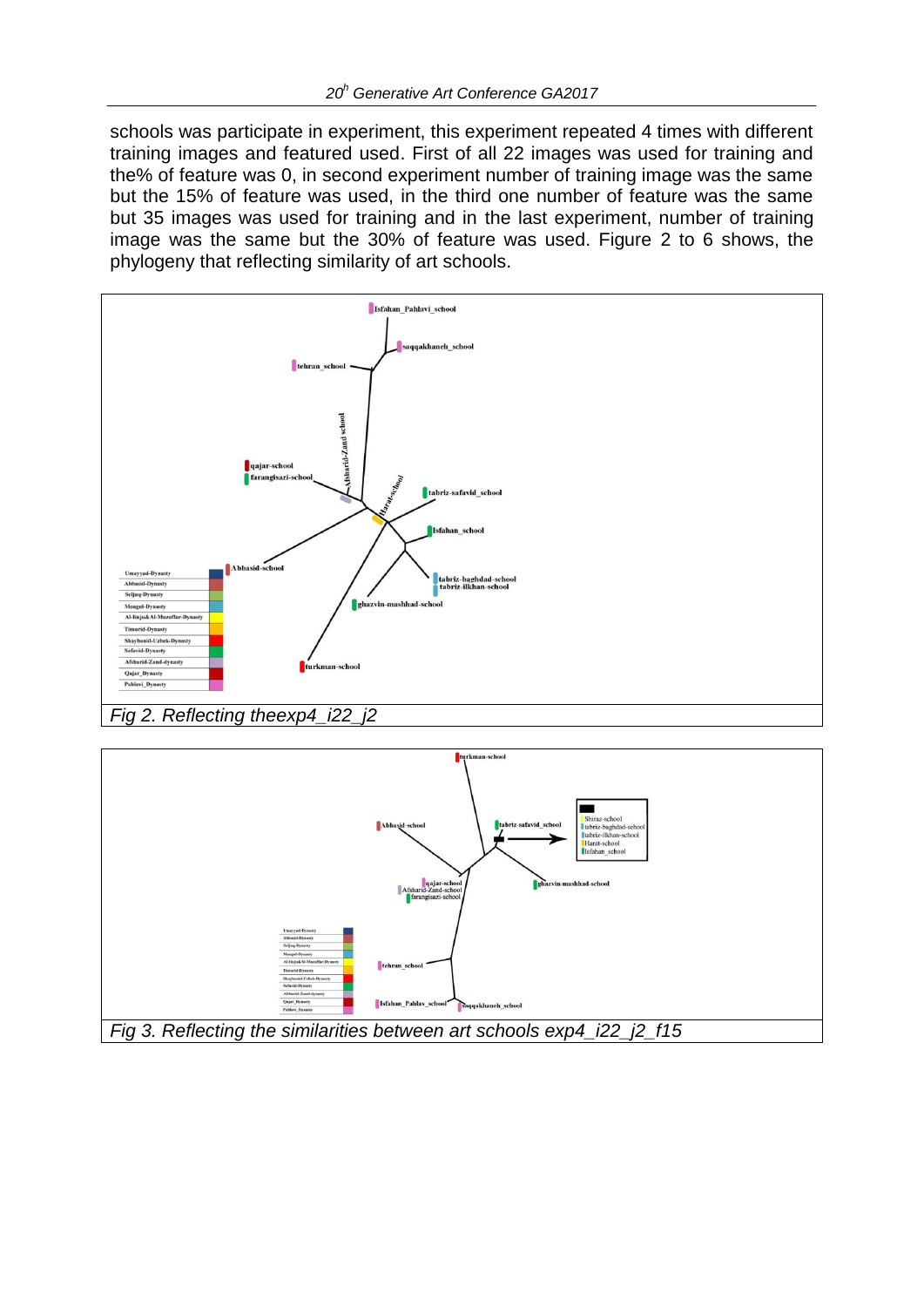



Experiment 3 was designed to find the similarity of the 61 known painters, for this reason, 25% of the numerical content descriptors used and the experiment was repeated 99 times such that in each run different images were randomly allocated to training and test sets, the experiment was done two times, first of all the number of training images was 12 for each painter, therefor only 8 painters that have at least 12 painting are shown in figure 6. The lower part of the phylogeny features painters from Pahlavi dynasties, while the upper part includes Behzad and Siyah\_ghalam from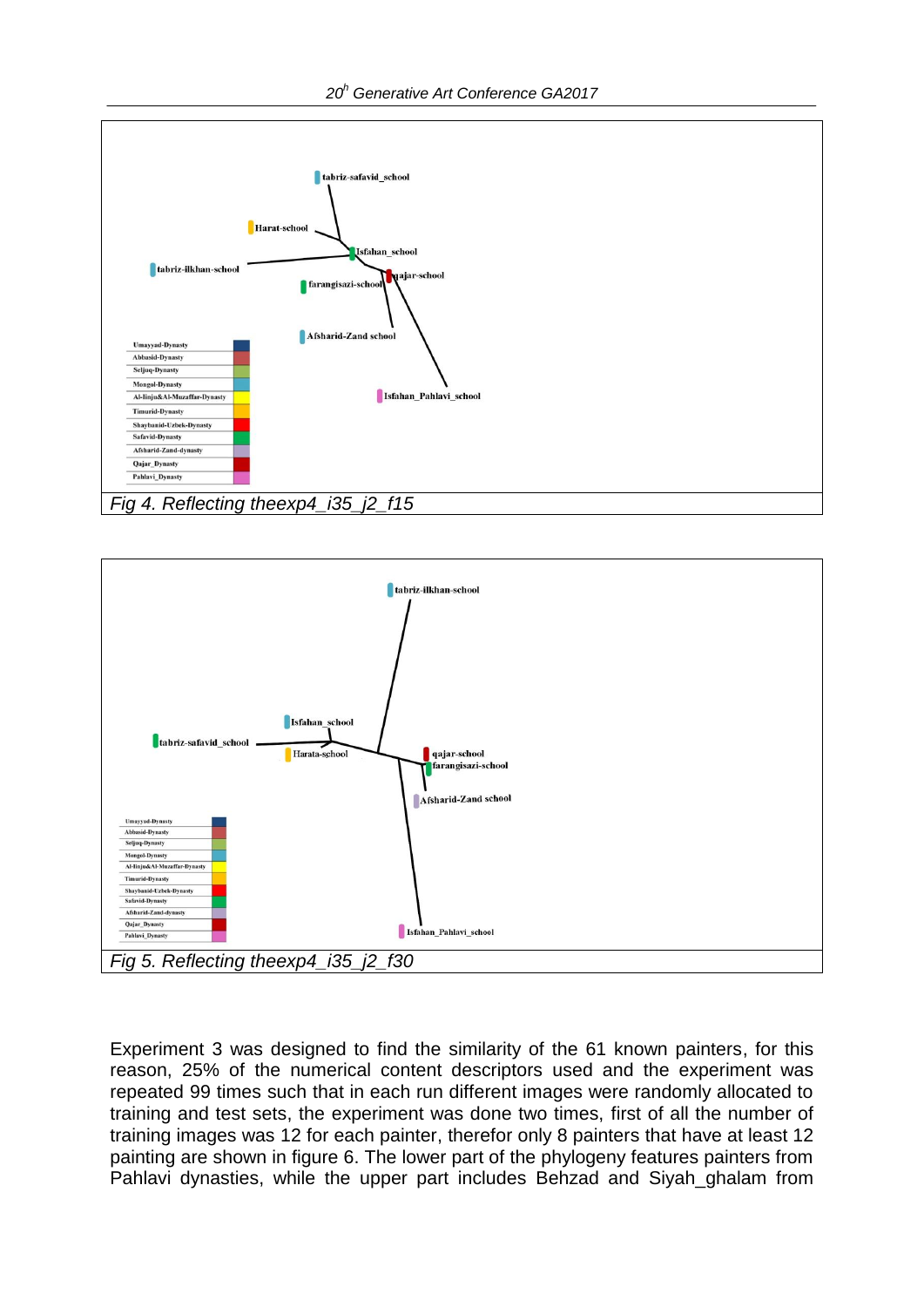Timurid dynasty. Muhammad\_ghafari\_kamalolmolk and Gholer\_aghasi are painters belong to Qajar and Pahlavi dynasty, but they are placed next to painters from Timurid dynasty and Abolhasan\_ghafari\_sanieolmolk is a painter belongs to Qajar dynasty but he is placed next to painters from Pahlavi dynasties.



*Fig 6. EX3 Reflecting the similarity of 61 known painters with 12 training images*

Second of all the number of training images was 15 therefor only 7 painters that have at least 15 painting are shown in figure 7, the lower part of the phylogeny features painters from Pahlavi dynasties, while the upper part includes Timurid painter, Behzad and Siyah\_ghalam. Muhammad\_ghafari\_kamalolmolk is a painter belongs to Qajar dynasty, but he is placed next to the painters from Pahlavi dynasty and Abolhasan\_ghafari\_sanieolmolk is placed in the farthest way from Muhammad ghafari kamalolmolk. The result shows that when the numbers of training images raise, the accuracy of the result are more in agreement with art historian.



*Fig 7.EX3 EX3 Reflecting the similarity of 61 known painters with 15 training images*

Experiment 4 was designed to find the similarity of the 31 known painters that have works of portrait genre. The experiment was done three times, in each run, the experiment was repeated 20 times. First 15% of the numerical content descriptors were used and the training images were 7 for each painter therefor only 12 painters that have at least 7 paintings are shown in figure 8, at the left side of the painter from Pahlavi dynasty are places together and Muhammad ghafari kamalolmolk the painter of Qajar dynasty is again placed next to the painters from Pahlavi dynasty and Abolhasan ghafari sanieolmolk is placed in the farthest away from him, other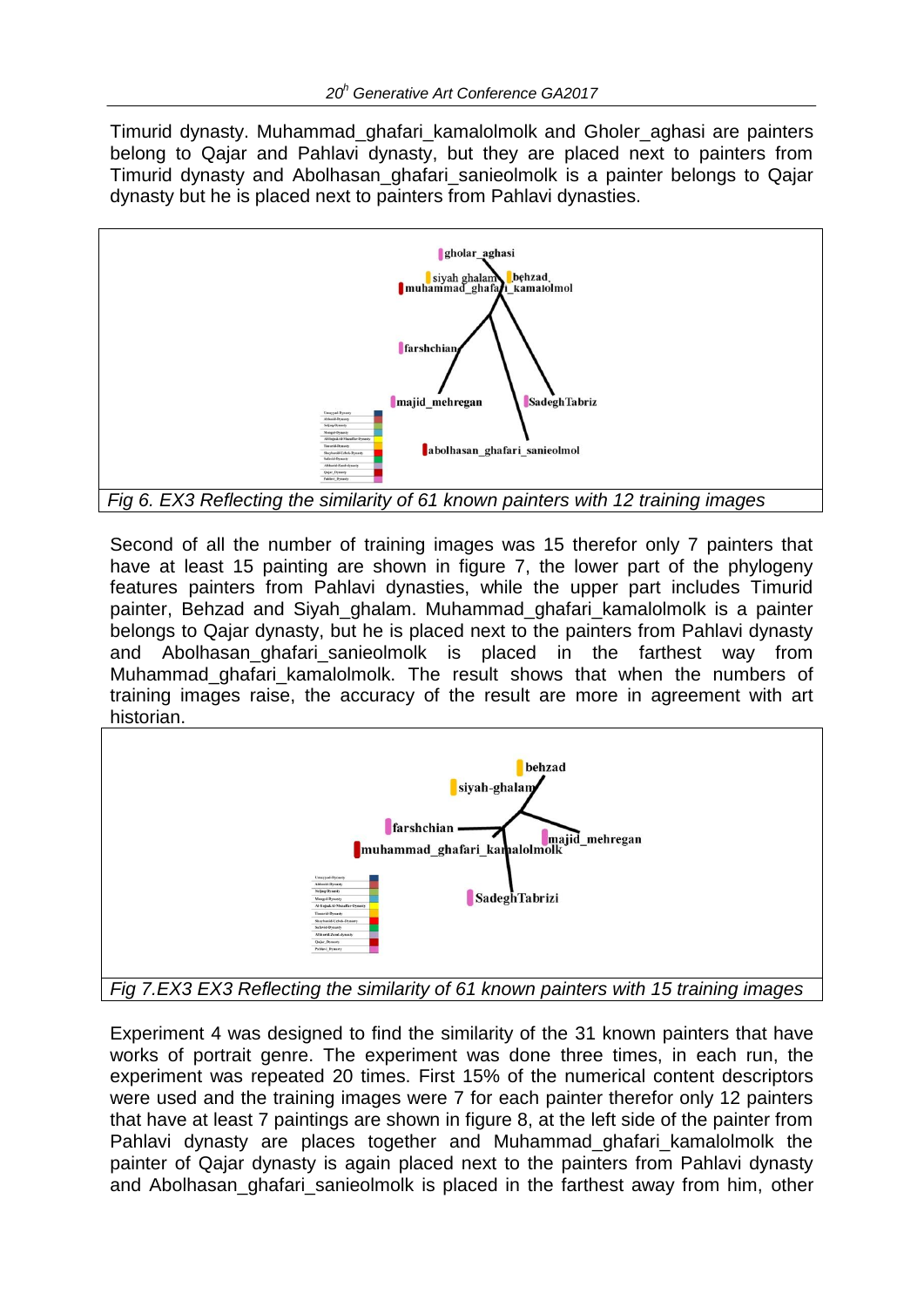

Secondly, the number of training images was raised to 9 and the results were mostly the same as the previous analyse.



At last, when the numerical content descriptors was raised the results were satisfactory, upper part of the graph includes Pahlavi painter Muhammad ghafari kamalolmolk the painter of Qajar dynasty is again placed next to the painters from Pahlavi. In the middle part of the phylogeny, the pair of Timurid painter was show together; Behzad and Siyah\_ghalam. Reza Abbasi and aligholibeyk-jebadar painters from Safavid dynasty are close to Timurid painters in agreement of art historian and

painter are not satisfactory placed.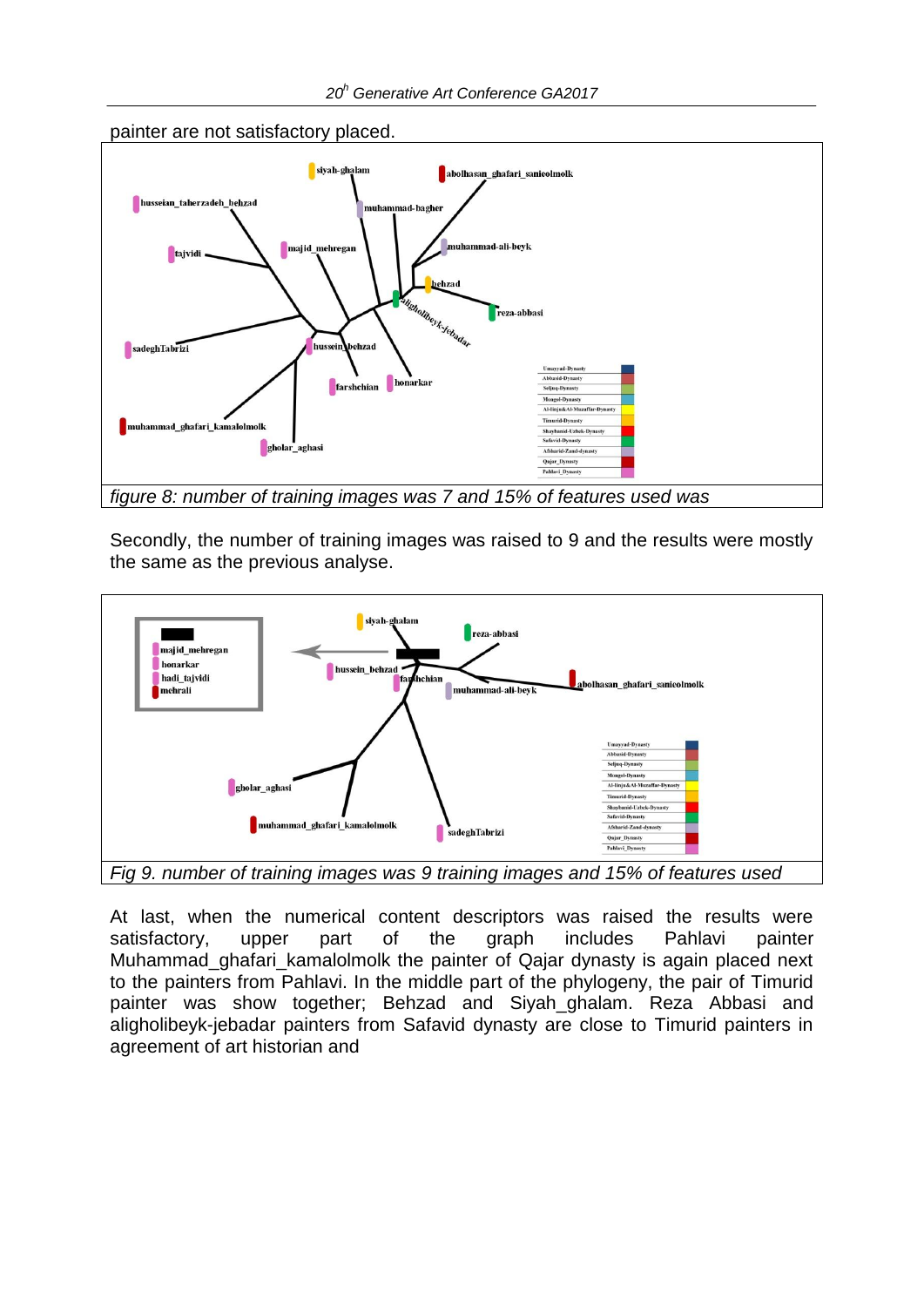

It is noticeable that in all graphs from experiment 4, the computer was able to correctly cluster most of the painter from same dynasty, for example: all painters from Pahlavi dynasty are placed in fashion that is largely in agreement with art history, and the pair of Timurid painter was show together; Behzad and Siyah\_ghalam But there is some exception like Muhammad\_ghafari\_kamalolmolk that is not belong in Pahlavi dynasty but is placed in the farthest away from Abolhasan ghafari sanieolmolk, this result show that Pahlavi painters are inspired by Kamolmolk and the Saniolmolk was far away the modern era.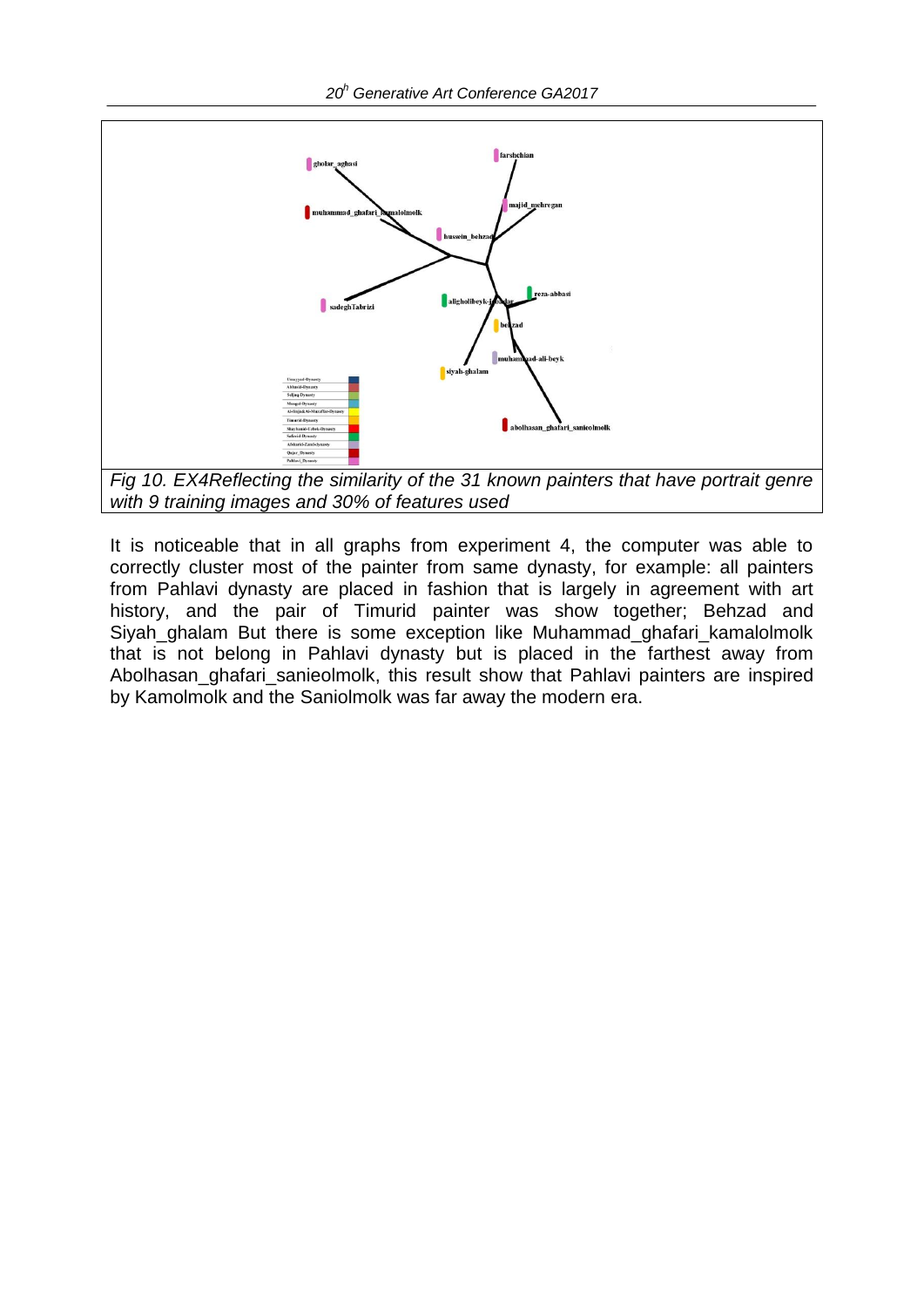## **Conclusion**

By converting quality to quantity by the software, qualitative artwork can be divided into a range of numbers with basic meanings and, ultimately, numbers will compare in quantitative systems the qualitative cases. Numerical values derived from artwork can be considered as biological genes, which, according to the principles of genetic science, result in human distinctions. These genes contain qualitative information that is visualized by the creation of artwork. In the present research, the art of NegarGari as one of the most important forms of painting in Iran will be analyzed.

The Iranian NegarGari with its long history has always been considered an empty art free of fundamental changes during different periods. Therefore, with the research done, it is understood that not only this art is not based on the same traditions, but also has many changes in its own nature.

The research has shown that the algorithm analysis is capable of translating qualitative artworks to quantitative ones. By comparing the quantitative comparison of the qualitative works, it is possible to open the way for the recognition of artwork with higher precision and refrain from individual decisions and human interventions. This research is just the beginning of the acquisition of generative artworks based on algorithmic principles. So that by these numerical values we can find the artworks belonging to a same family but distinguished from the previous works of art.

The process followed in the present research is based on biological analysis software that has been used for many years to understand biological distinctions. But this can be reflected in the philosophical debates, and indeed it is the biological and phenomenological analysis of generative and non-generative artworks. The view of Gilles Deleuze as one of the new philosophers who founded the foundations of his philosophy on scientific principles. Biology as a science that first approaches the problem of life as a systematic and cognitive approach is Deleuze's defining tool. He defines the potential teachings that have the same pre-existing qualities and practical implications in the organism of the universe by genetic science and as a form of difference. Deleuze can be considered as the master-mind of the phenomenological studies in the future of this research.